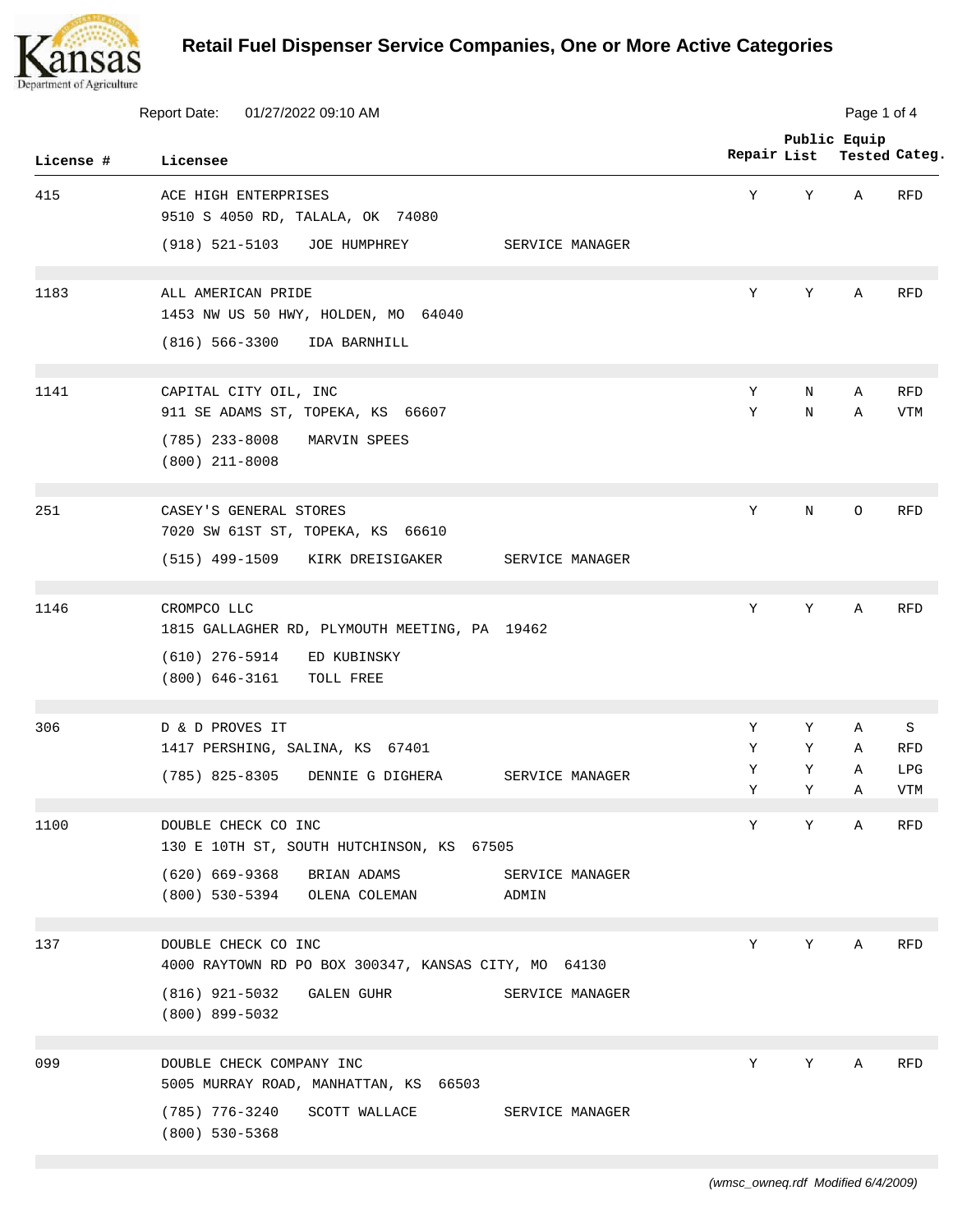

|           | <b>Report Date:</b><br>01/27/2022 09:10 AM                                      |             |   | Page 2 of 4                   |            |  |
|-----------|---------------------------------------------------------------------------------|-------------|---|-------------------------------|------------|--|
| License # | Licensee                                                                        | Repair List |   | Public Equip<br>Tested Categ. |            |  |
| 1148      | FUEL WURKS<br>6413 N STATE RT 9, PARKVILLE, MO 64152                            | Υ           | Υ | Α                             | <b>RFD</b> |  |
|           | (816) 728-7505 ADAM JACKSON<br>OWNER                                            |             |   |                               |            |  |
| 165       | HAMILTON SERVICE CO LLC<br>1007 LYDIA, KANSAS CITY, MO 64106                    | Y           | Y | Α                             | <b>RFD</b> |  |
|           | $(816)$ 268-0678<br>STEVE HAMILTON<br>SERVICE MANAGER                           |             |   |                               |            |  |
| 193       | HCS PETROLEUM EQUIPMENT INC<br>2301 WEST 29TH STREET N, WICHITA, KS 67204       | Υ           | Y | Α                             | <b>RFD</b> |  |
|           | $(316)$ 838-7341<br>STEVEN BRYANT<br>PRESIDENT<br>$(800)$ 467-3136<br>TOLL FREE |             |   |                               |            |  |
| 1162      | HY VEE<br>1307 E NORTH AVE, BELTON, MO 64012                                    | Y           | Y | O                             | <b>RFD</b> |  |
|           | $(816)$ 318-0400<br>JARED MCCORKENDALE<br>$(816)$ 352-4530                      |             |   |                               |            |  |
| 424       | LEISZLER OIL CO INC<br>8228 S PORT DR, MANHATTAN, KS 66502                      | Y           | Y | $\circ$                       | <b>RFD</b> |  |
|           | (785) 632-5648 MARC REITH<br>SERVICE MANAGER                                    |             |   |                               |            |  |
| 423       | MIDWEST PETROLEUM EQUIPMENT<br>2255 S 7TH ST, LINCOLN, NE 68502                 | Υ           | Υ | Α                             | <b>RFD</b> |  |
|           | (402) 476-6681 ALEX KRINGEN<br>PRESIDENT                                        |             |   |                               |            |  |
| 400       | NEUMAYER EQUIPMENT CO INC<br>1216 NW VALLEY RIDGE DR, GRAIN VALLEY, MO 64029    | Υ           | Υ | Α                             | <b>RFD</b> |  |
|           | $(816)$ 220-0228<br>ALEX GRIFFITH<br>$(314)$ 712-2603<br>ALEX GRIFFITH (DIRECT  |             |   |                               |            |  |
| 390       | P B HOIDALE CO, INC<br>6909 MARTINDALE RD, SHAWNEE, KS 66218-395                | Y           | Υ | Α                             | <b>RFD</b> |  |
|           | $(913)$ 438-1500<br>RYAN ROGERS<br>SERVICE MANAGER                              |             |   |                               |            |  |
| 073       | P B HOIDALE CO/GARDEN CITY<br>775 MID STATE DRIVE, GARDEN CITY, KS 67846        | Υ           | Υ | Α                             | <b>RFD</b> |  |
|           | $(620)$ 275-7403<br>JEFF SOUTHERN<br>SERVICE MANAGER                            |             |   |                               |            |  |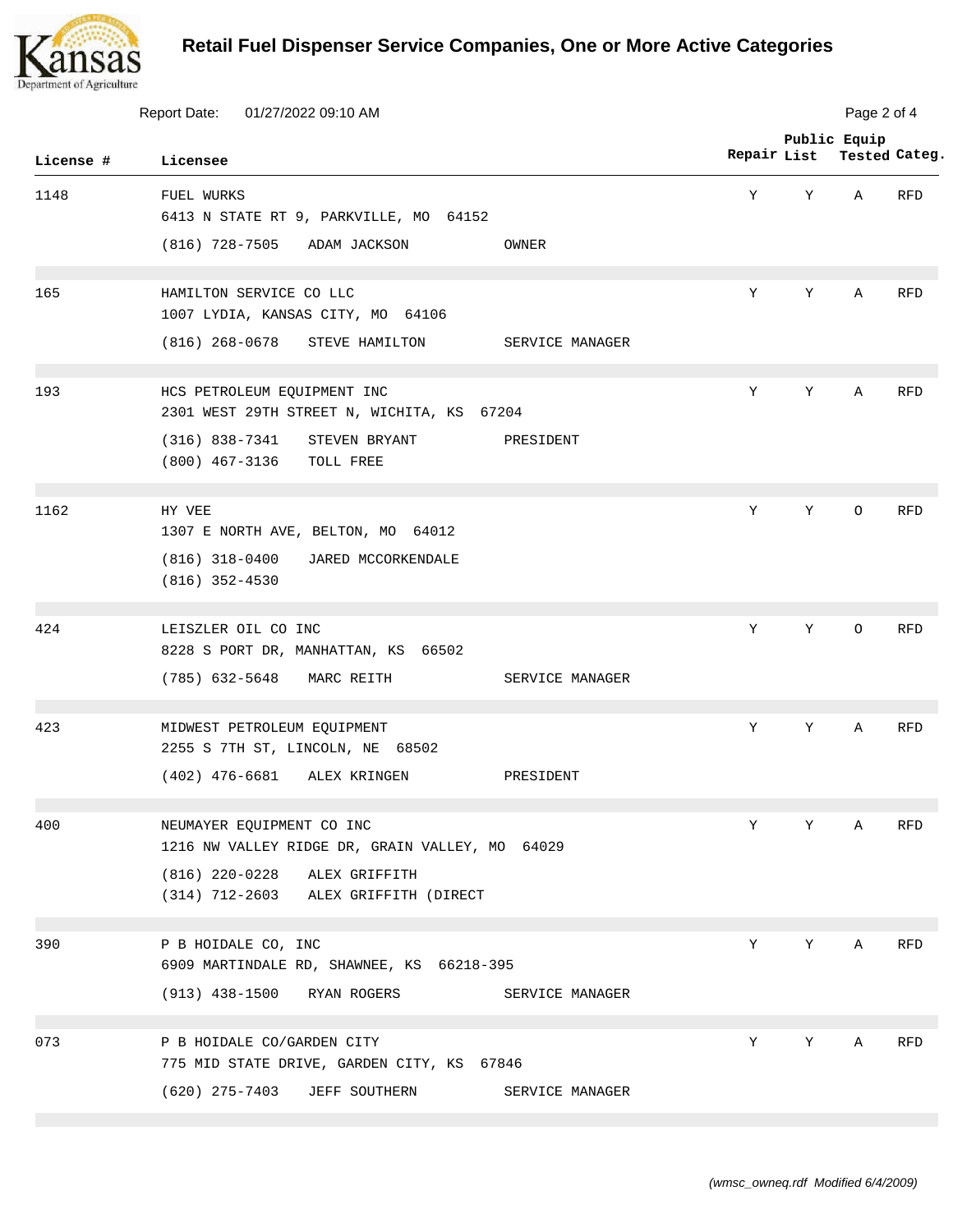

|           | Report Date:<br>01/27/2022 09:10 AM                                      |        | Page 3 of 4 |                                           |                          |  |  |
|-----------|--------------------------------------------------------------------------|--------|-------------|-------------------------------------------|--------------------------|--|--|
| License # | Licensee                                                                 |        |             | Public Equip<br>Repair List Tested Categ. |                          |  |  |
| 072       | P B HOIDALE CO/WICHITA<br>3737 W HARRY PO BOX 12104, WICHITA, KS 67277   | Υ<br>Υ | Υ<br>Y      | Α<br>Α                                    | <b>RFD</b><br><b>VTM</b> |  |  |
|           | $(316)$ 942-1361<br>TOM HASKELL<br>SERVICE MANAGER                       |        |             |                                           |                          |  |  |
| 287       | PETES CORPORATION<br>1712 BROADWAY AVE, PARSONS, KS 67357                | Υ      | Ν           | $\circ$                                   | <b>RFD</b>               |  |  |
|           | $(620)$ 423-8152<br>GREG PECKHAM<br>SERVICE MANAGER<br>(620) 423-5789    |        |             |                                           |                          |  |  |
| 1184      | PETROLEUM COMPLIANCE SERVICES<br>321 S 6TH, MEDFORD, OK 73759            | Υ      | Υ           | Α                                         | <b>RFD</b>               |  |  |
|           | $(620)$ 430-1700<br>RICHARD STOWERS<br>(405) 471-9745 SHERRY STOWERS     |        |             |                                           |                          |  |  |
| 369       | PETROLEUM EQUIPMENT INC<br>1401 E 9TH STREET, KANSAS CITY, MO 64106      | Υ      | Υ           | Α                                         | <b>RFD</b>               |  |  |
|           | $(816)$ 421-0044<br>JOHN GOODE JR<br>SERVICE MANAGER<br>$(800)$ 431-0044 |        |             |                                           |                          |  |  |
| 1185      | PETROLEUM MARKETERS EQ. LLC<br>4373 S 93RD E AVE, TULSA, OK 74145        | Y      | Υ           | Α                                         | <b>RFD</b>               |  |  |
|           | (918) 663-9096<br>JIM SUMMERS                                            |        |             |                                           |                          |  |  |
| 756       | QUIKTRIP<br>412 EAST 13TH AVE, NORTH KANSAS CITY, MO 64116               | N      | N           | O                                         | <b>RFD</b>               |  |  |
|           | (913) 905-2090 REBECCA HAYS<br>MANAGER                                   |        |             |                                           |                          |  |  |
| 1097      | SENECA COMPANIES INC<br>4140 E 14TH ST, DES MOINES, IA 50316             | Y      | Y           | Α                                         | <b>RFD</b>               |  |  |
|           | $(515)$ 262-5000<br>ED ROGERS<br>$(800)$ 515-3690                        |        |             |                                           |                          |  |  |
| 1186      | SHOW ME PETROLEUM<br>3440 W DIVISION, UNIT G, SPRINGFIELD, MO 65802      | Υ      | Υ           | Α                                         | <b>RFD</b>               |  |  |
|           | $(417)$ 755-7448<br>NOLAN WILHITE                                        |        |             |                                           |                          |  |  |
| 1174      | SPECPRO ENVIRONMENTAL SERVICES (SES)                                     | Υ      | Υ           | Α                                         | <b>VTM</b>               |  |  |
|           | 100 E MEADOW ST, SMITHVILLE, MO 64089                                    | Υ      | Υ           | Α                                         | RFD                      |  |  |
|           | $(816)$ 289-1771<br>LORI KISSINGER                                       |        |             |                                           |                          |  |  |